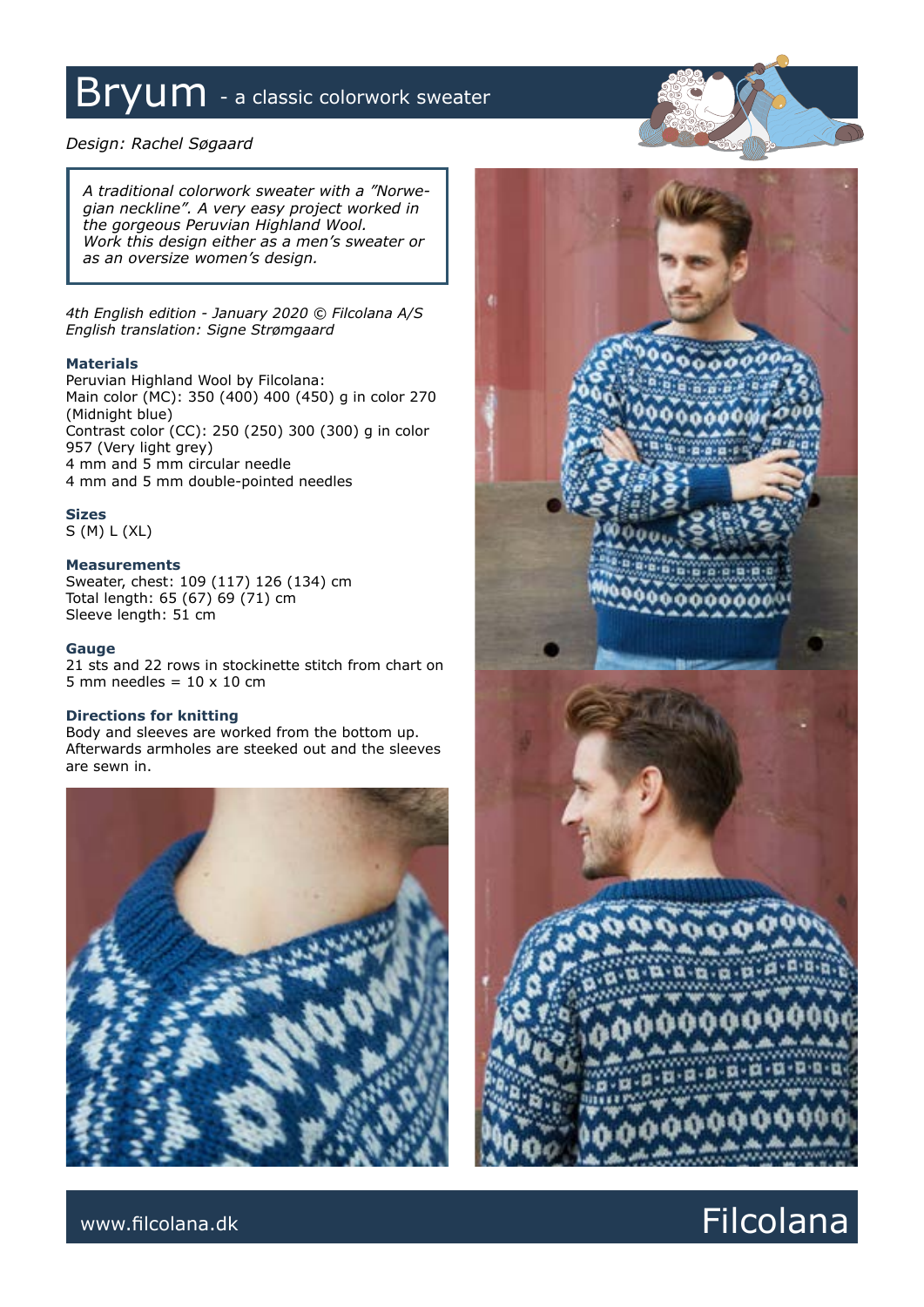# Bryum and the contract of the contract of the contract of the contract of the contract of the contract of the contract of the contract of the contract of the contract of the contract of the contract of the contract of the

### **Body**

Cast on 228 (246) 264 (282) sts with MC on a 4 mm circular needle. Join in the round, place a marker for the beginning of the round and work in k1, p1 ribbing for 8 cm. Change to a 5 mm circular needle, and work in 1 round of stockinette stitch.

Work in charted pattern, beginning as indicated for your size until work measures 45 (46) 47 (48) cm. Bind off stitches for the armholes on the next row: Bind off first stitch, work until there are 113 (123) 131 (141) sts on the needle after the bound off sts, bind off 1 stitch, work to end of round. There are now 113 (123) 131 (141) sts for the front and 113 (121) 131 (139) sts for the back.

Next round: Cast on 3 new steeking stitches over where sts were bound of. These stitches are the steeking stitch which are not counted in the pattern. Work the steeking stitches in vertical stripes alternating 1 stitch in each color.

Continue in the round until the work measures 65 (67) 69 (71) cm. Bind off the 3 steeking sts either side. Break the yarn.

### **Neck edge front**

Let the 29 (33) 37 (40) shoulder sts at either end of the front rest on stitch holders. Work back and forth on remaining sts in MC, beginning with a RS row. Purl 1 row from the RS, the continue back and forth in stockinette stitch for 4 cm. Bind off.

### **Neck edge back**

Let the 29 (33) 37 (40) shoulder sts at either end of the back rest on stitch holders. Work back and forth on remaining 55 (55) 57 (59) sts in MC, beginning





with a RS row. Pick up and knit 1 stitch at the beginning and end of the first row and work back and forth in k1, p1 ribbing for 7 cm. Bind off.

#### **Shoulders**

Place the sts for both front and back of the left shoulder back on needles and bind them off together using the 3-needle bind-off. Repeat for the right shoulder.

Fold the rib edge double, and sew the bind-off edge to the WS of the work.

Fold the front neck edge along the purl ridge and sew it to the WS.

Fold the ends of the rib inward so they form little triangles and sew the sides of the rib edge to the purl ridge along the front neck edge.

### **Sleeves**

Cast on 44 (46) 48 (50) sts with MC on 4 mm doublepointed needles. Join in the round, place a marker for the beginning of the round and work in k1, p1 ribbing for 8 cm. Change to a 5 mm circular needle, and work in 1 round of stockinette stitch. Mark the first stitch of the round. This stitch is worked in MC throughout and is not part of the pattern. Now work chart beginning as indicated for your size.

Work and increase round on round 2 and then every 5th (alternately 4th and 5th) 4th (4th) round until there are 84 (88) 92 (96) sts on the needle. Increase round: K marked stitch, M1, work in pattern to end of round, M1.

New sts are worked in pattern.



## www.filcolana.dk **Filcolana.dk** Reserves and the set of the set of the set of the set of the set of the set of the set of the set of the set of the set of the set of the set of the set of the set of the set of the set of t